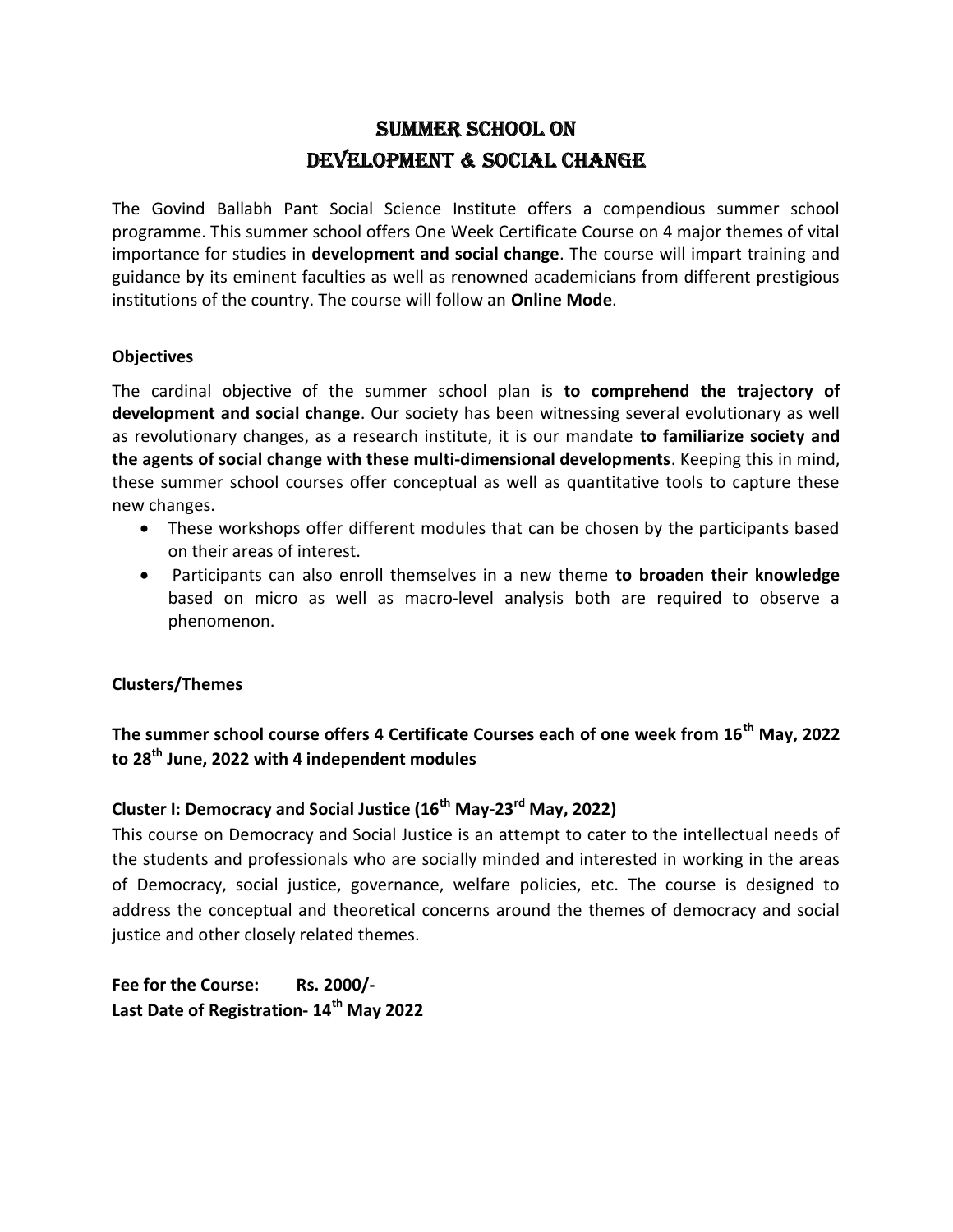## Cluster II: Sustainable Development of Rural Areas: Barriers, Threats, and Opportunities (30<sup>th</sup>) May- $6^{th}$  June, 2022)

The Certificate Course on Sustainable Development of Rural Areas aims to understand the concepts and approaches of sustainable development. It will introduce policies and programs of Central and State governments regarding rural development to the participants. It attempts to develop a perspective to understand the challenges in rural life. The role and importance of advanced technology, the latest techniques, and methodologies for effective rural development will also be discussed.

Fee for the Course: Rs. 2000/- (for UG/ PG/ Ph D. Scholars) Rs. 3000/- (for Working Professionals) Last Date of Registration- 28<sup>th</sup> May 2022

# Cluster III: Research Methodology Workshop Focusing on Large Scale Data Analysis (13<sup>th</sup> June- $18^{th}$  June, 2022)

The Certificate Course on research methodology aims to impart training in understanding macro-level data to the researcher of the research institute, university, and Development Sector. It is designed as a rigorous course on applied macro-level data that includes the Population Census, National Sample Survey (NSS), Periodic Labour Force Survey (PLFS), National Family Health Survey (NFHS), India Human Development Survey (IHDS), Longitudinal Ageing Study in India (LASI), District level Household and Fertility Survey (DLHS), etc. It is expected to provide a perfect platform for a researcher for understanding theoretical and empirical issues involved in macro-level data analysis. The workshop will also provide hands-on experience on various macro data using Stata and SPSS. Most of the sessions will be based on hands-on practice using example data set.

Fee for the Course: Rs. 3000/-

Last Date of Registration- 11<sup>th</sup> June, 2022

# Cluster IV: Gender and Development (21<sup>st</sup> June-28<sup>th</sup> June. 2022)

The Certificate Course on Gender and Development aims to familiarise participants with the main debates on gender and development. This course examines the development paradigm from a gender perspective and important theoretical approaches to development and its feminist critiques. This online course also highlights how gender matters in contemporary development discourse and processes. It attempts to make participants able to relate these debates to contemporary development theory, policy and practice. The Course will train participants in proposal making and writing research papers.

Fee for the Course: Rs. 2000/- Last Date of Registration- 19<sup>th</sup> June 2022